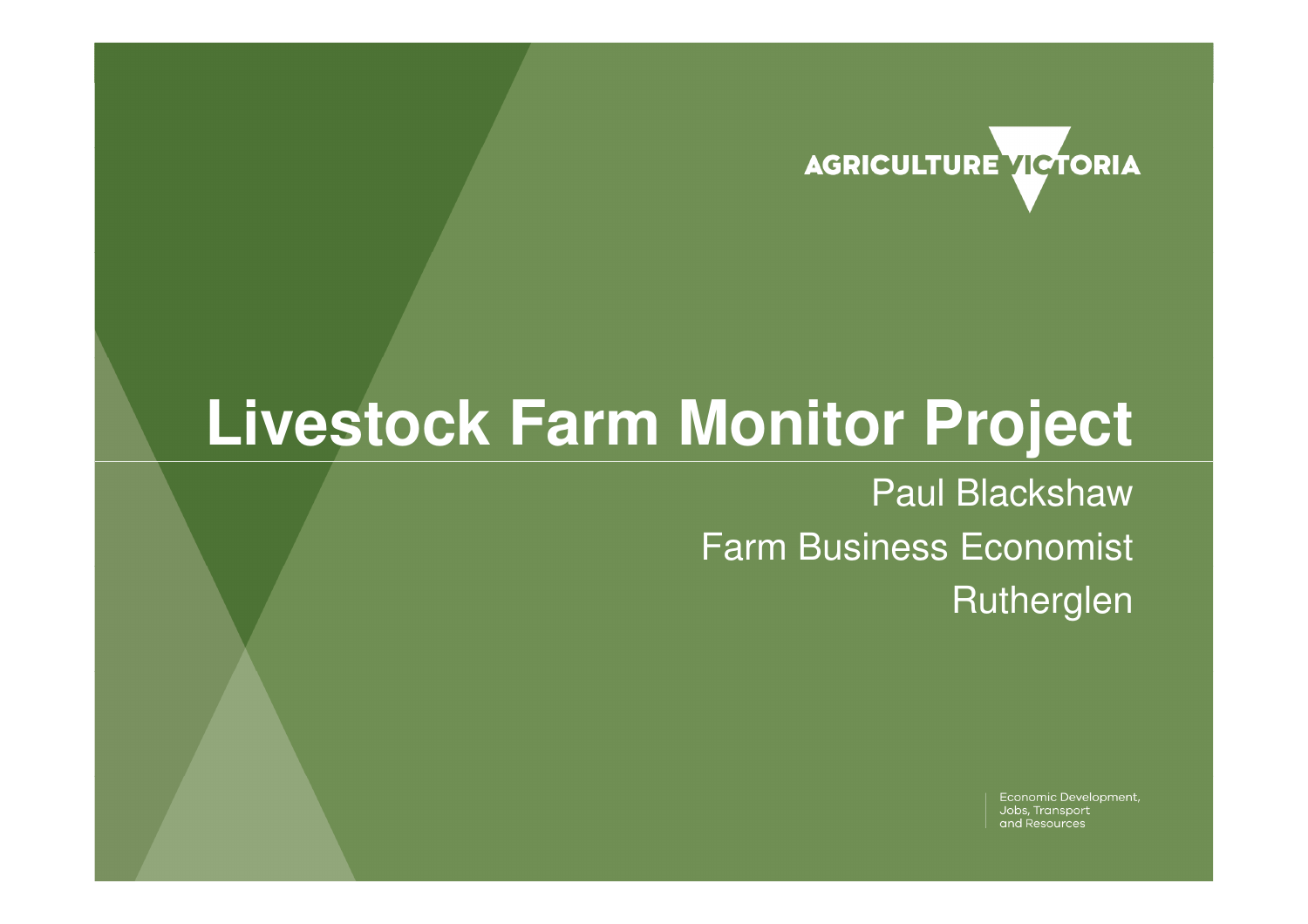# **Aim/Objective of the Livestock Farm Monitor Project:**

•Access to timely, accurate and objective farm business production and profitability information on which to base decisions.

•Rigorous state-wide data able to be segmented for regional and industry relevance.

•Useful for industry, government, academia and individual farmers.

•Reveals what factors drive the most profitable farms.

•Compares individual farms to other farms and to previous years.

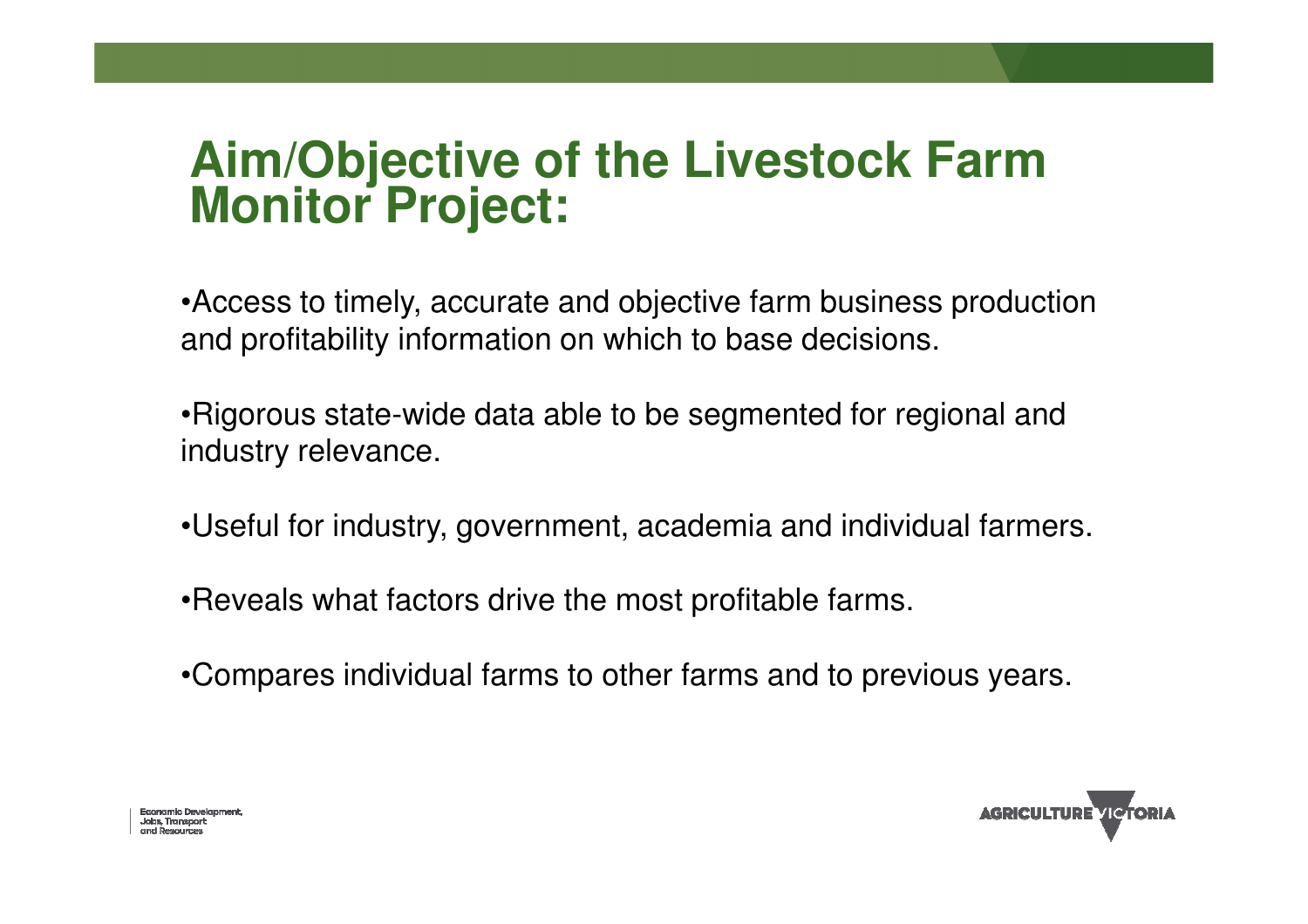## **Farm Monitor Project**

- $\bullet$ Partnership between Agriculture Victoria & Rural Finance
- One of Ag Vic's longest running initiatives and was established in •1970-71 as South West Farm Monitor Project
- • 76 participants this year (20 Gippsland, 27 Northern Vic & 29 South West)
- •Wool, lamb and beef – various mix of some, or all.
- •Small cropping sample (in conjunction with livestock)

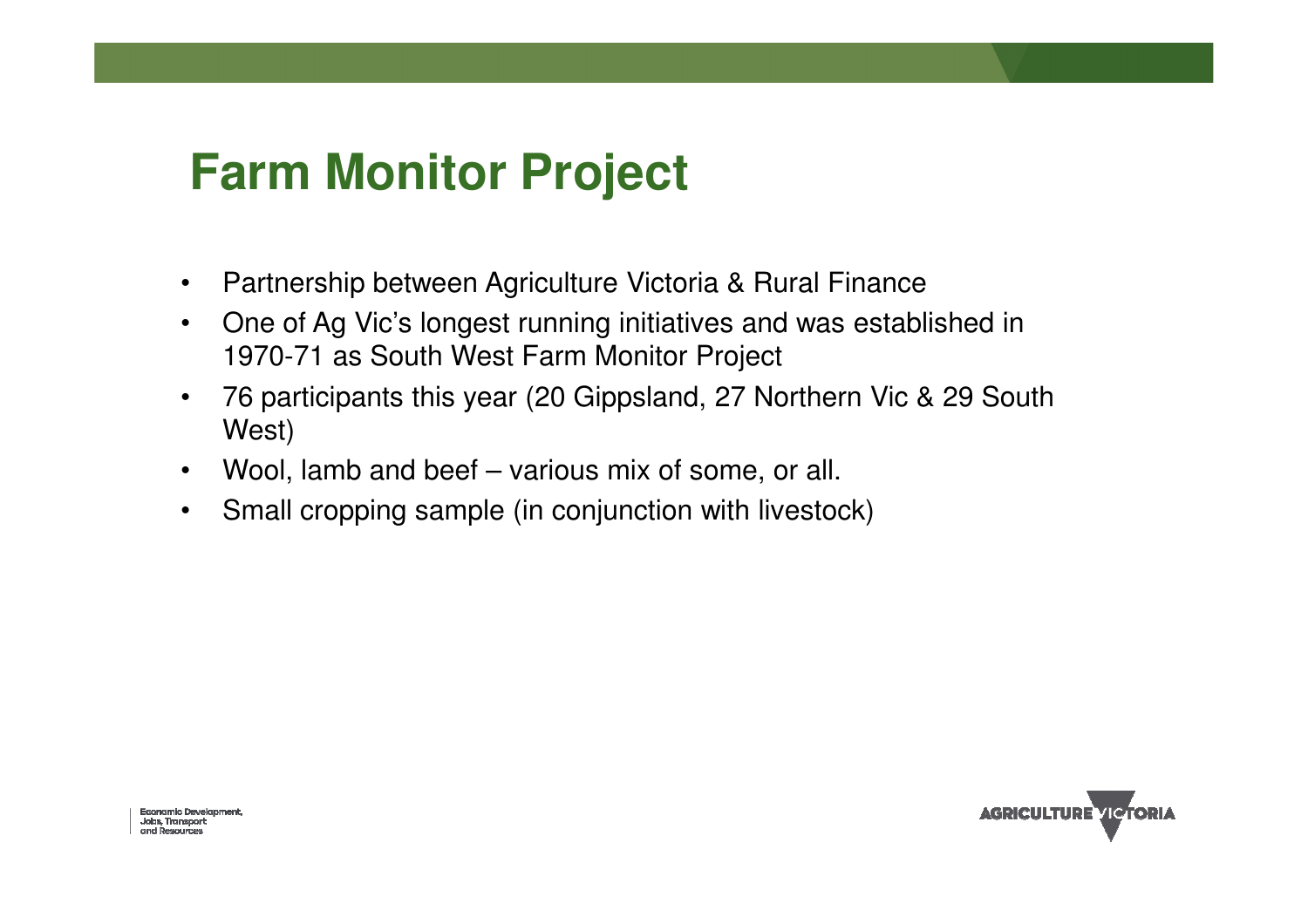#### **LFMP Methodology**

Gross Farm Income (inc change in inventory)

LessVariable costs

#### Gross Margin

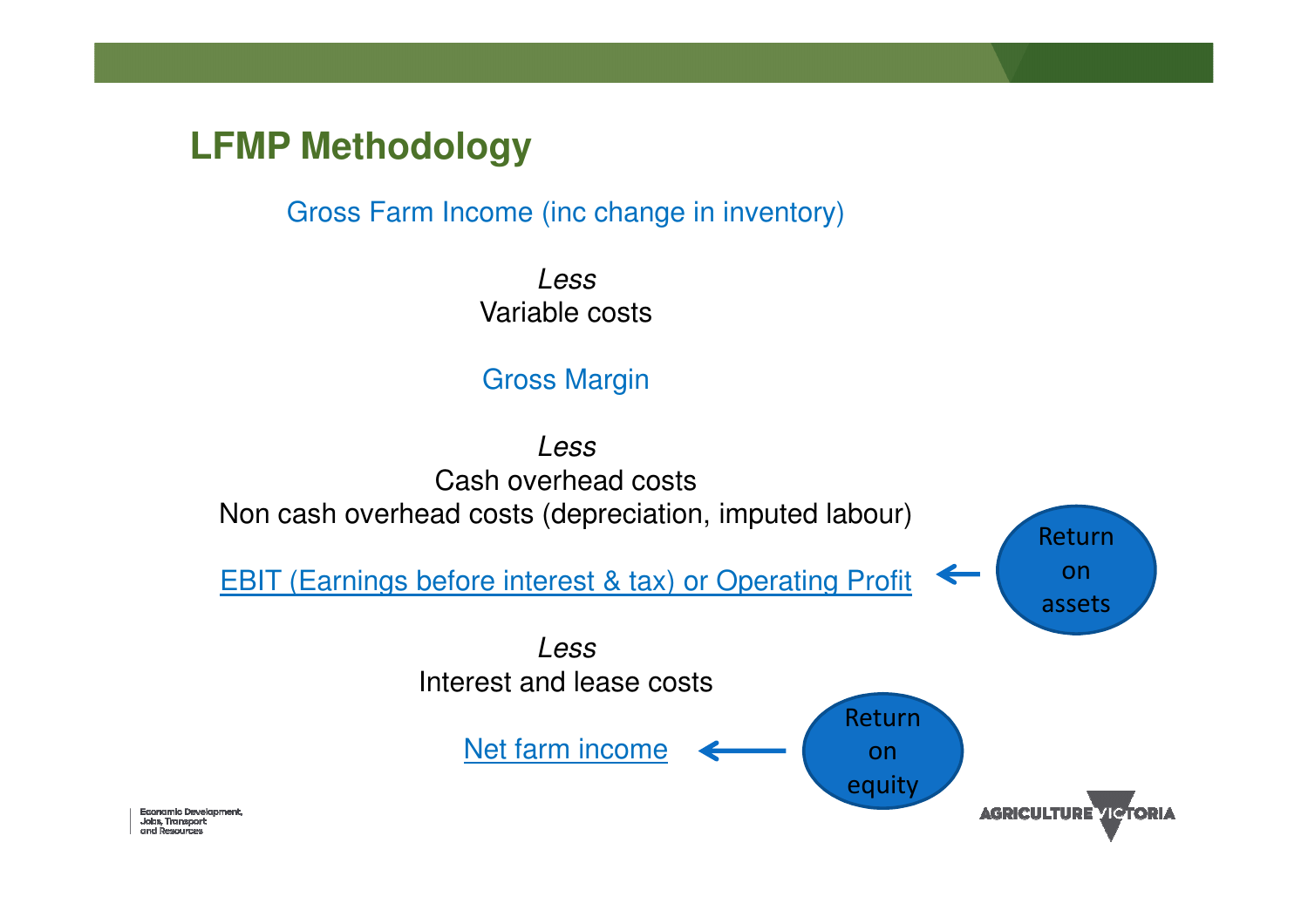### **Northern Victoria**

|                                  | 2014/15 |                |  |
|----------------------------------|---------|----------------|--|
|                                  | Average | <b>Top 20%</b> |  |
| Gross income (\$/ha)             | 461     | 630            |  |
| Variable costs (\$/ha)           | 181     | 149            |  |
| Overhead costs (\$/ha)           | 120     | 98             |  |
| Owner operator allowance (\$/ha) | 74      | 56             |  |
| EBIT $(\frac{5}{ha})$            | 86      | 326            |  |
| Net farm income (\$/ha)          | 25      | 283            |  |
| Return on assets (%)             | 1.9%    | 5.6%           |  |
| Return on equity (%)             | 1.0%    | 7.0%           |  |

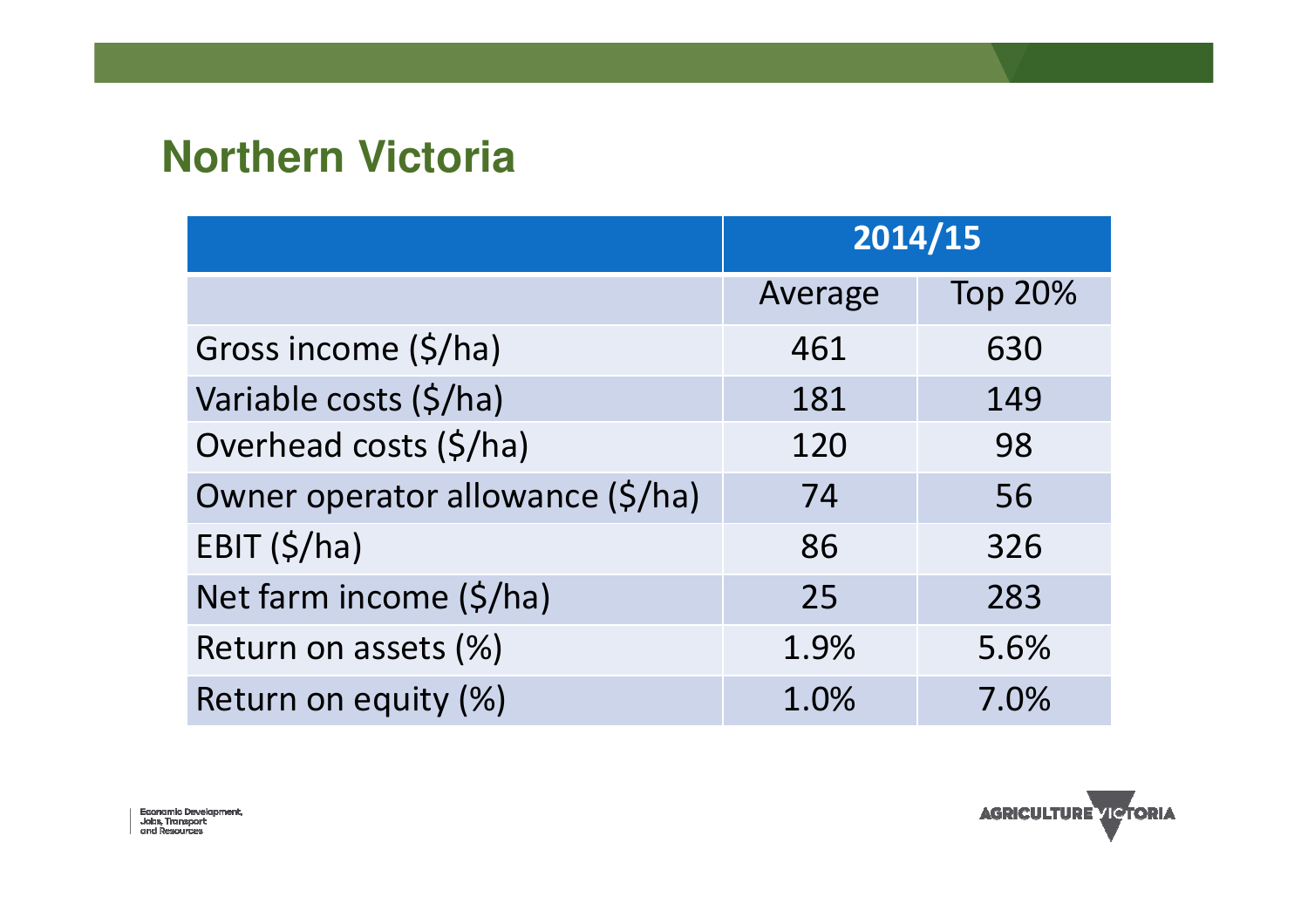#### **State Wide – Situation 2014/15**



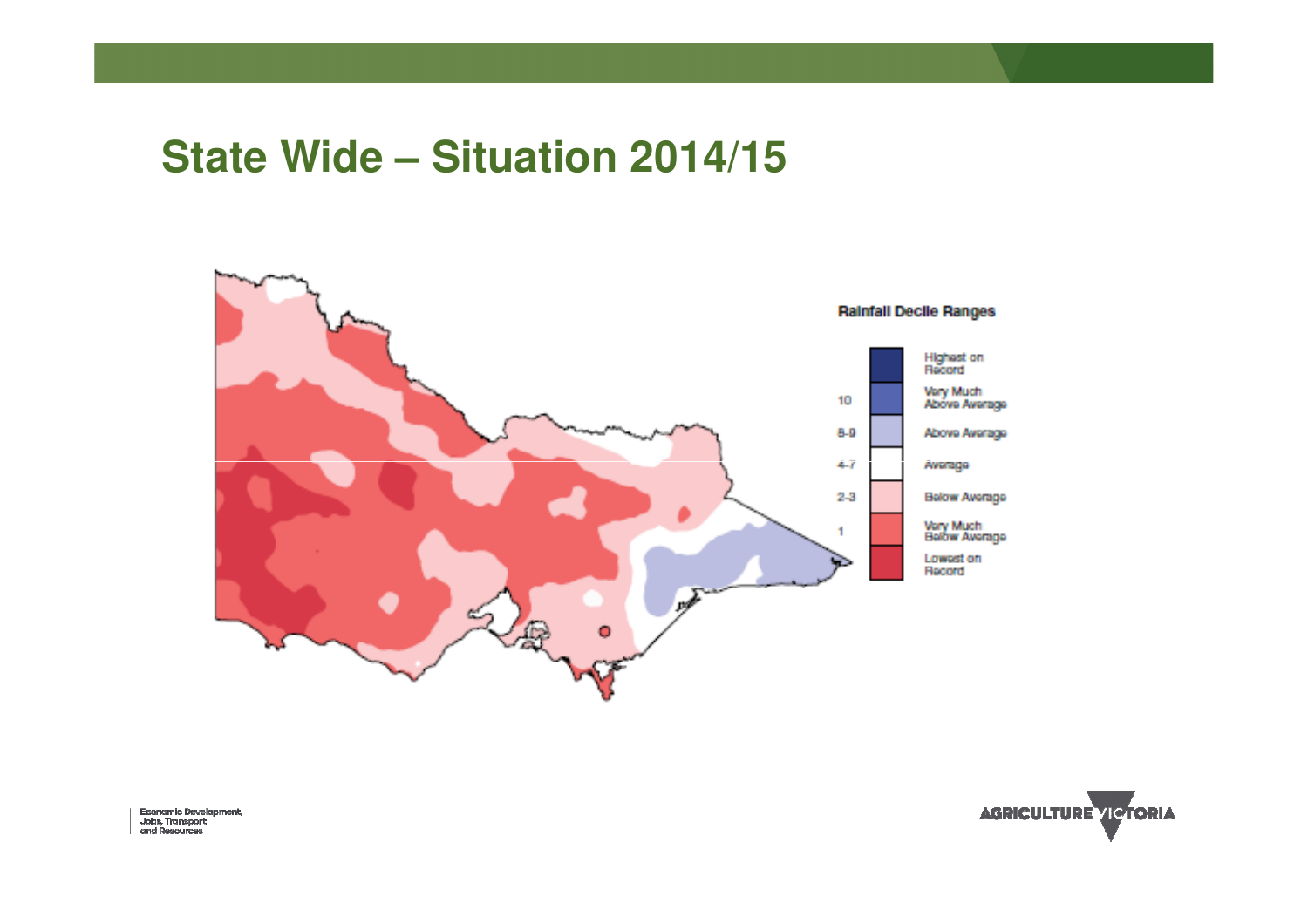### **Northern Victoria**

|                              | 2014/15 |                |  |
|------------------------------|---------|----------------|--|
|                              | Average | <b>Top 20%</b> |  |
| Average Rainfall (mm)        | 659     | 745            |  |
| <b>Actual Rainfall (mm)</b>  | 469     | 546            |  |
| Stocking Rate (dse/ha)       | 10.2    | 12.9           |  |
| Stocking Rate (dse/ha/100mm) | 1.5     | 1.7            |  |

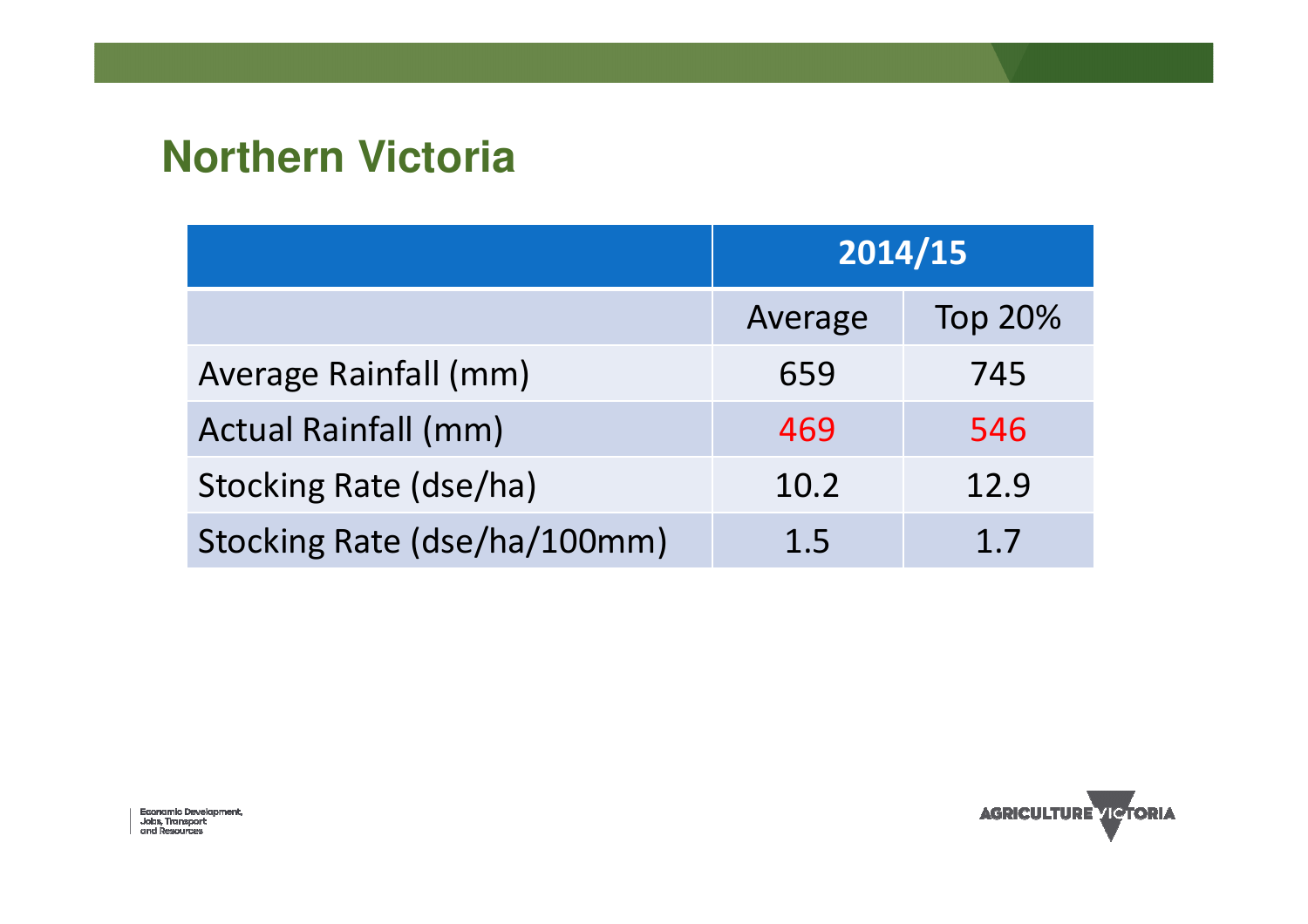#### **Northern Victoria – EBIT & Net Farm Income**



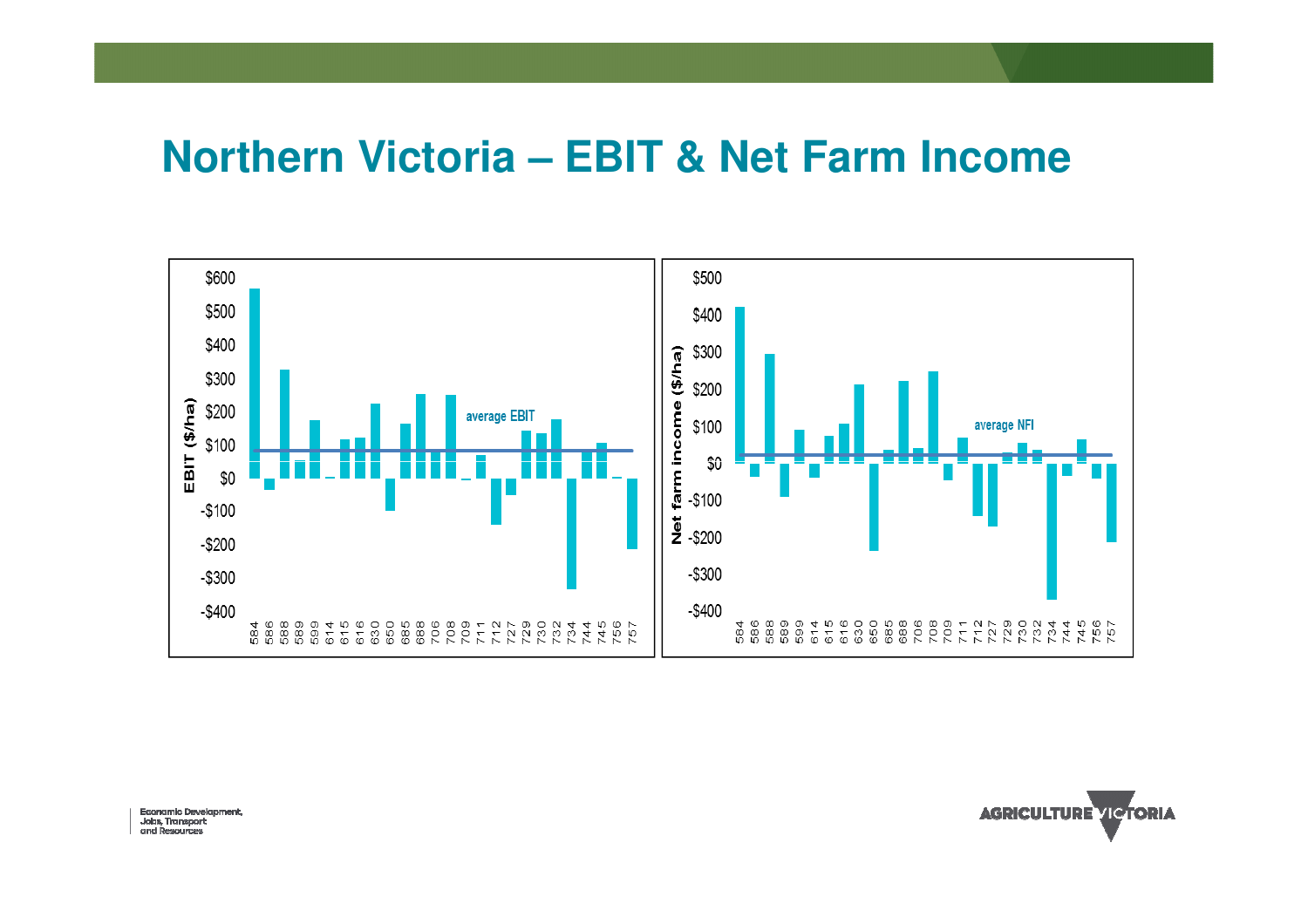#### **Northern Victoria – RoA & RoE**



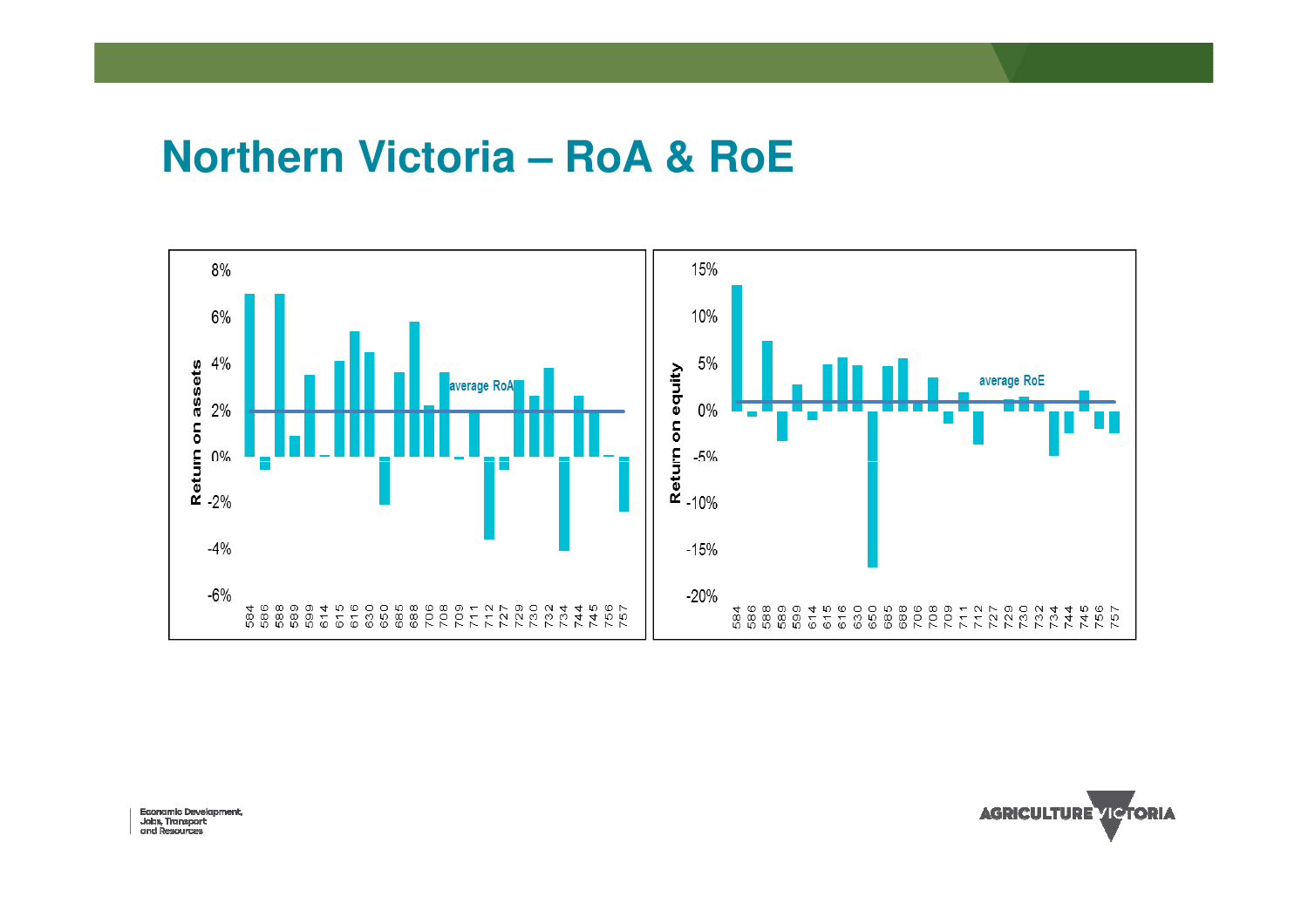#### **Northern Victoria – History**



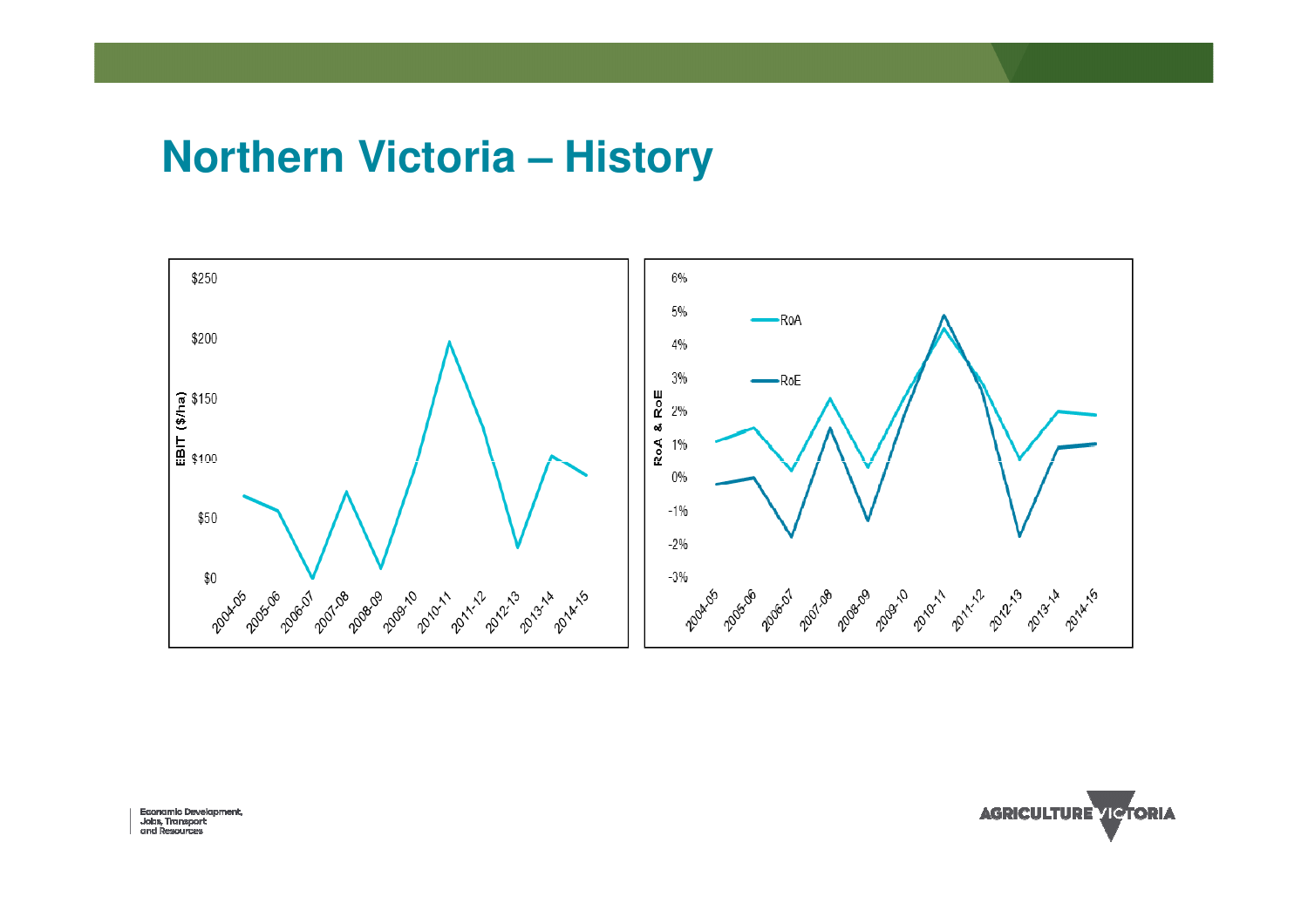## **2013/14 vs 2014/15 Northern Beef**

|                     | 14/15<br><b>Ave</b> | 14/15<br><b>Top</b><br>20% |
|---------------------|---------------------|----------------------------|
| Gross Margin \$/dse | \$25                | \$43                       |
| Gross Margin \$/ha  | \$282               | \$492                      |
| Prod kg/ha LW       | 233                 | 294                        |
| Sale weight kg/LW   | 458                 | 433                        |
| Sale price \$/kg LW | \$2.06              | \$2.23                     |



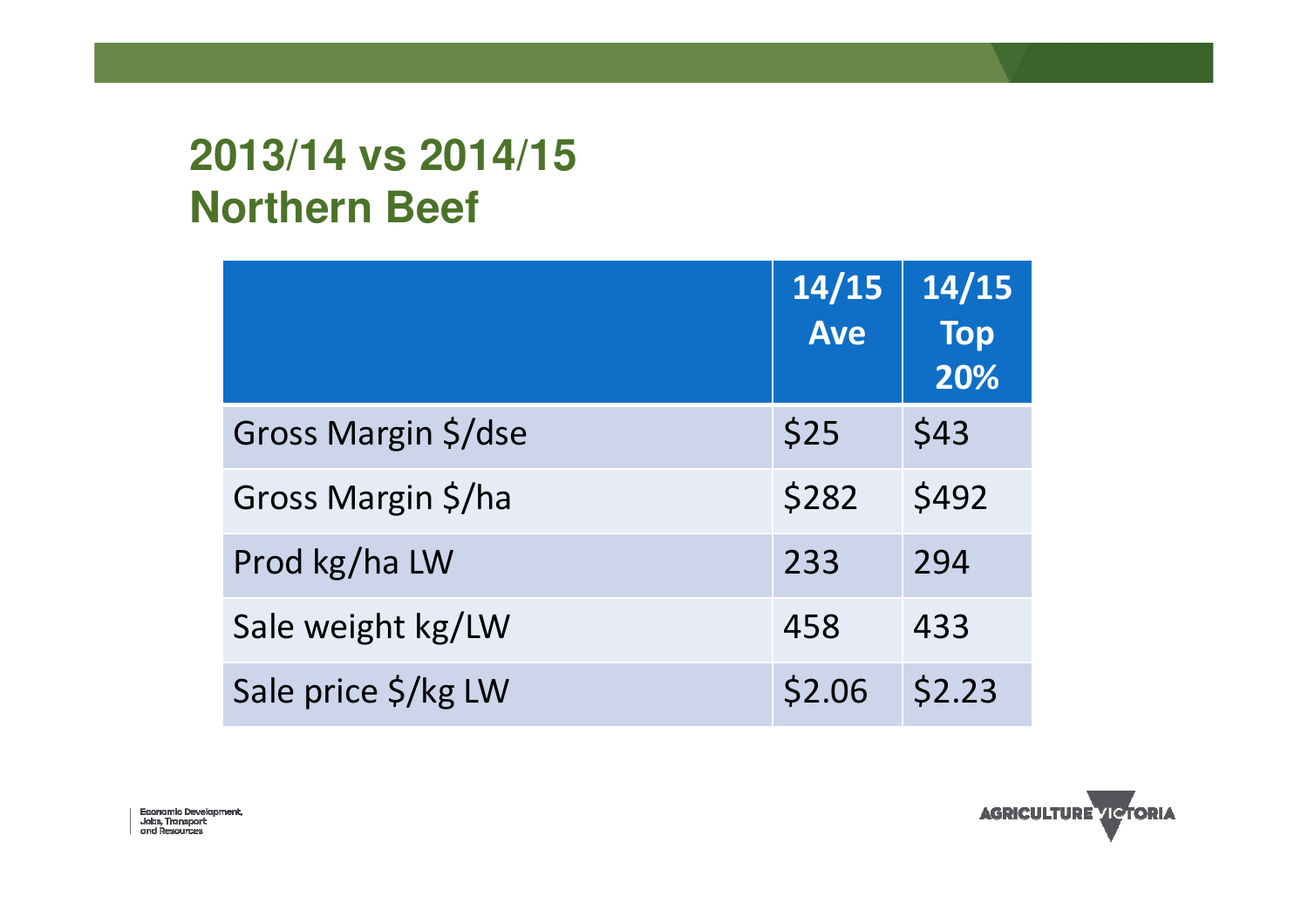### **Supplementary Feed & Agistment (\$/dse)**

|                      | 2013-14 |                 | 2014/15 |                |
|----------------------|---------|-----------------|---------|----------------|
|                      | Average | Top 20% Average |         | <b>Top 20%</b> |
| <b>Northern Wool</b> | 3.52    | 1.76            | 6.71    | 7.99           |
| <b>Northern Lamb</b> | 3.97    | 0.21            | 8.80    | 7.81           |
| <b>Northern Beef</b> | 3.37    | 1.23            | 6.39    | 4.62           |

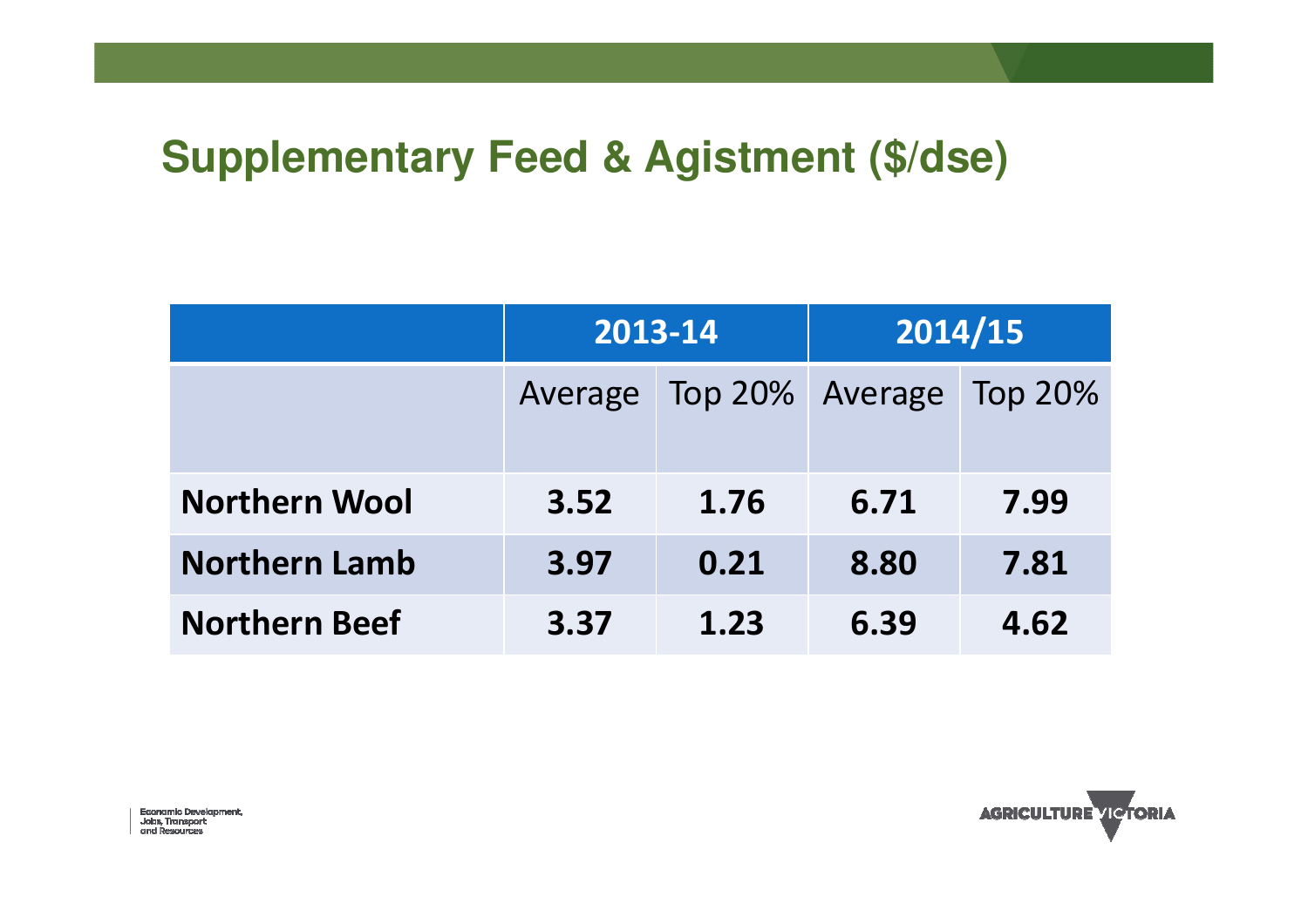#### **Long term averages**

#### **10 years, statewide, all industries 06/07 to 14/15**

|                                   | <b>Average</b> | <b>Top 20%</b> |
|-----------------------------------|----------------|----------------|
| Gross Income (\$/ha)              | \$557          | \$802          |
| Enterprise/variable costs (\$/ha) | \$226          | \$255          |
| Overhead costs (\$/ha)            | \$134          | \$133          |
| Owner/Operator Allowance (\$/ha)  | \$98           | \$89           |
| EBIT $(\frac{5}{ha})$             | \$100          | \$324          |
| Return to assets                  | 1.7%           | 4.8%           |
| <b>Return to Equity</b>           | 0.4%           | 4.6%           |
| Stocking rate (dse/ha)            | 13.3           | 16.7           |



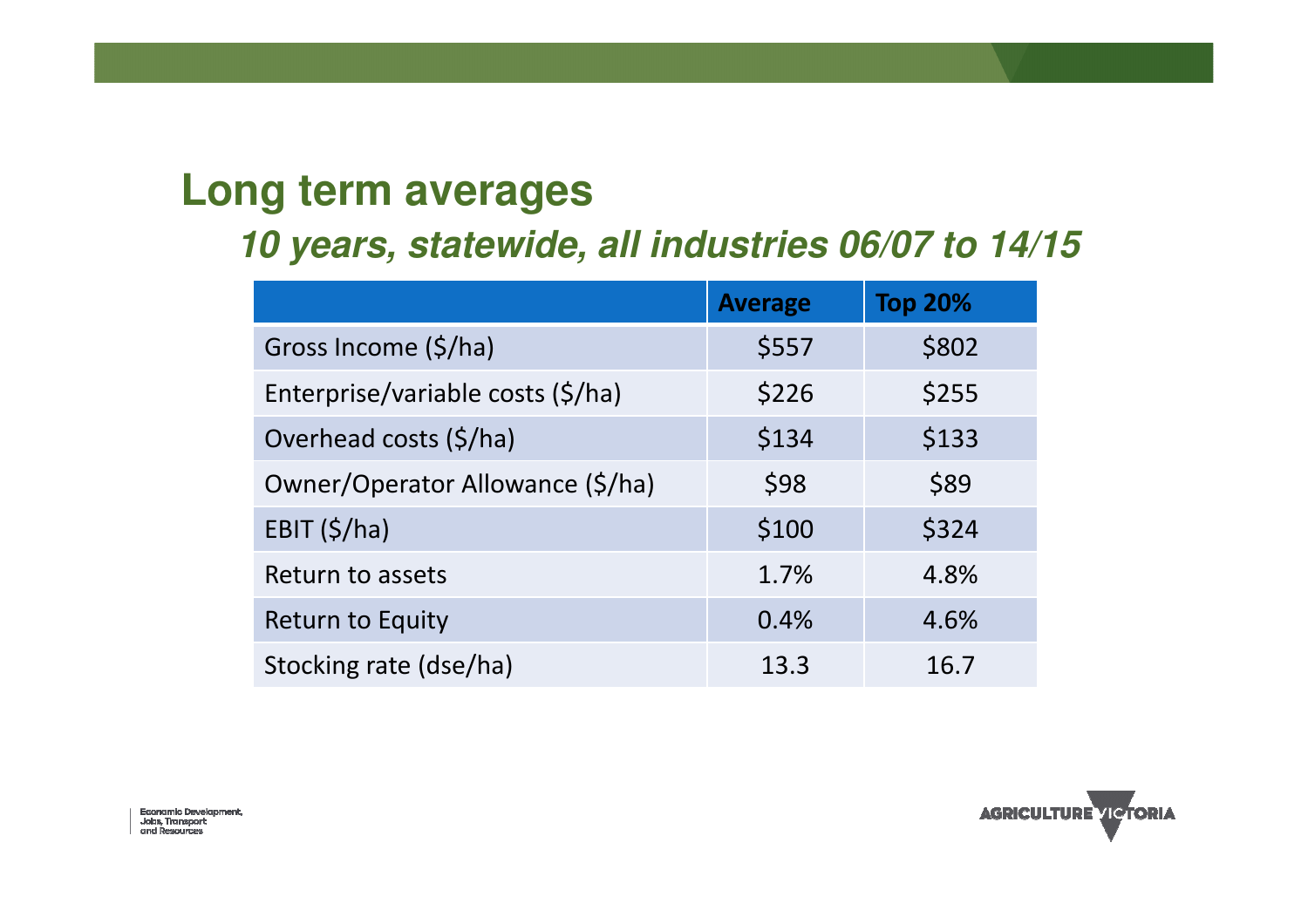## **Trends for profitability**

#### Almost Always

- Higher stocking rate
- –Higher pasture costs/ha
- –Lower supplementary feed
- Higher labour efficiency (DSE and Ha/person)
- –Greater production of wool, lamb and beef per ha

#### **Generally**

- Higher fertiliser input
- –Lower wool micron
- –Higher Lamb price (\$/kg)
- –Higher beef price (\$/kg)

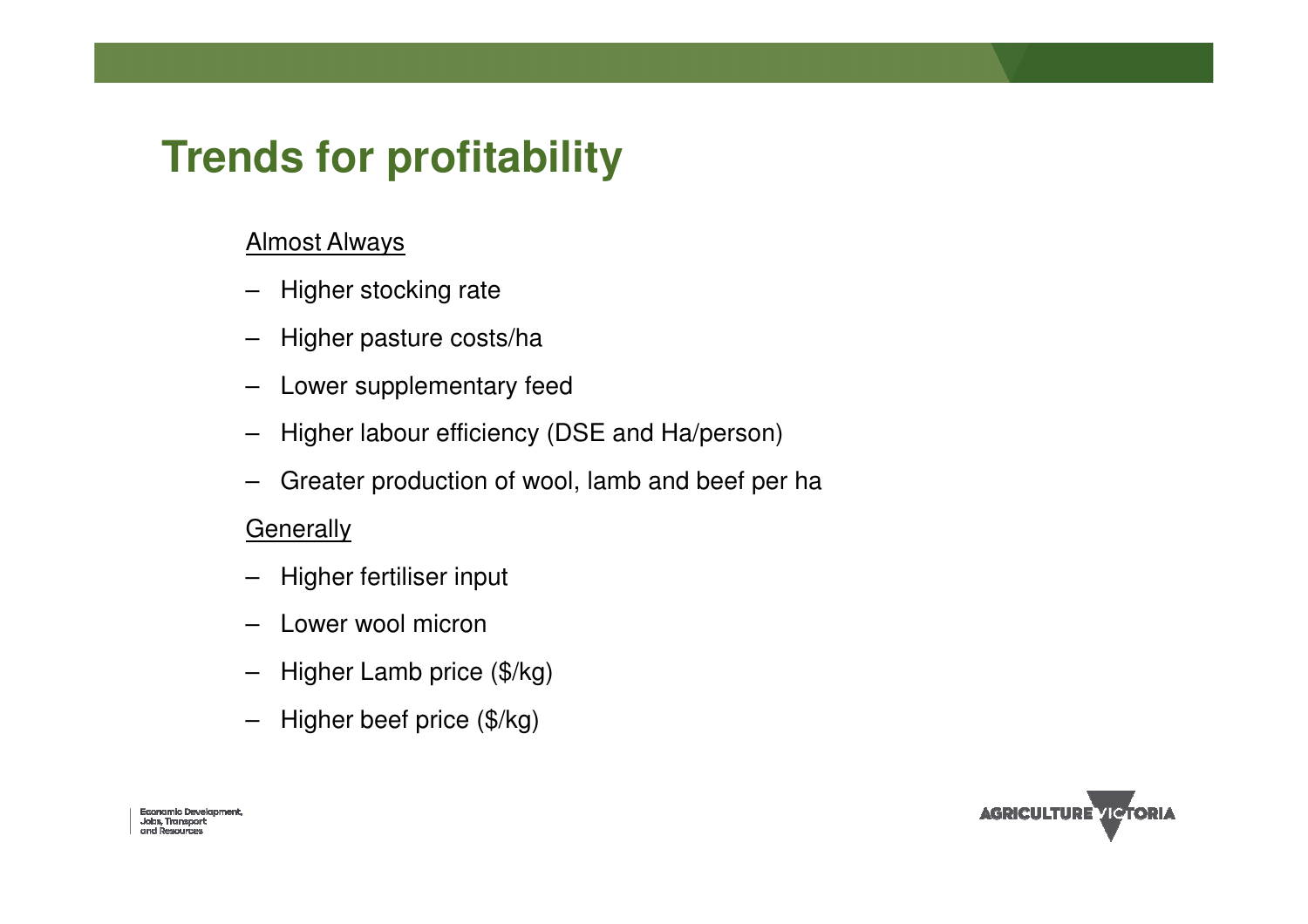#### **Statewide top 20%**

- 169 individual farmers have participated in LFMP
- Two farmers have been in the top 20% all five years
- Two have been in the top 20% for four years and four for three years.
- 52 farmers have appeared in 20% at least once
- 117 have never appeared in top 20%

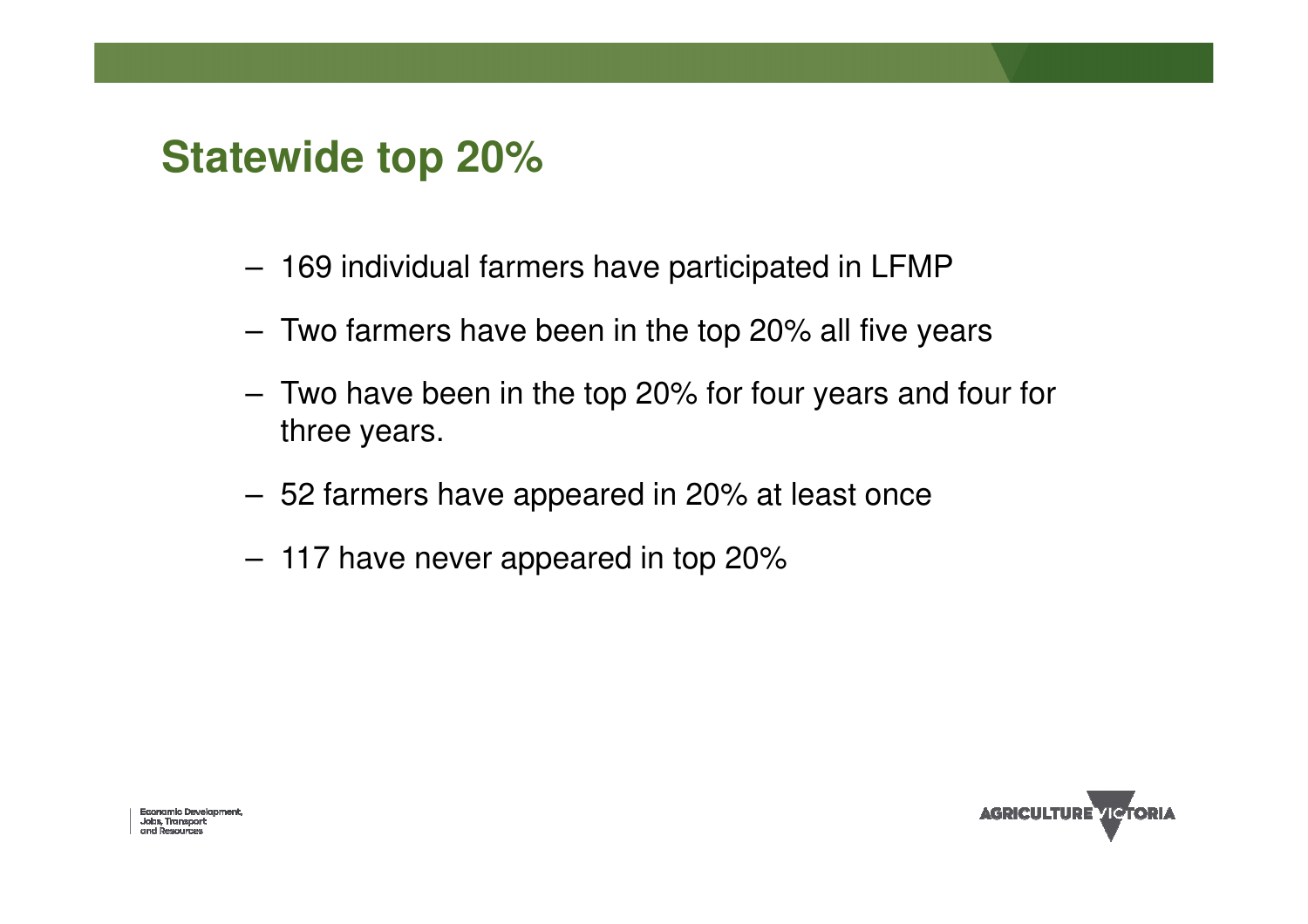#### So, what do the top farmers consistently do well?I asked them, and here's some of the answer!

- • Personal
	- Love talking about their farm
	- Driven and passionate
	- Hungry for knowledge
	- Mindset to manage "properly"
	- Appetite to take on risk
	- Part of a network/discussion/peer group (formal or informal)
	- Found their "sweet" spot
	- Not afraid to think outside the square open/enquiring mind



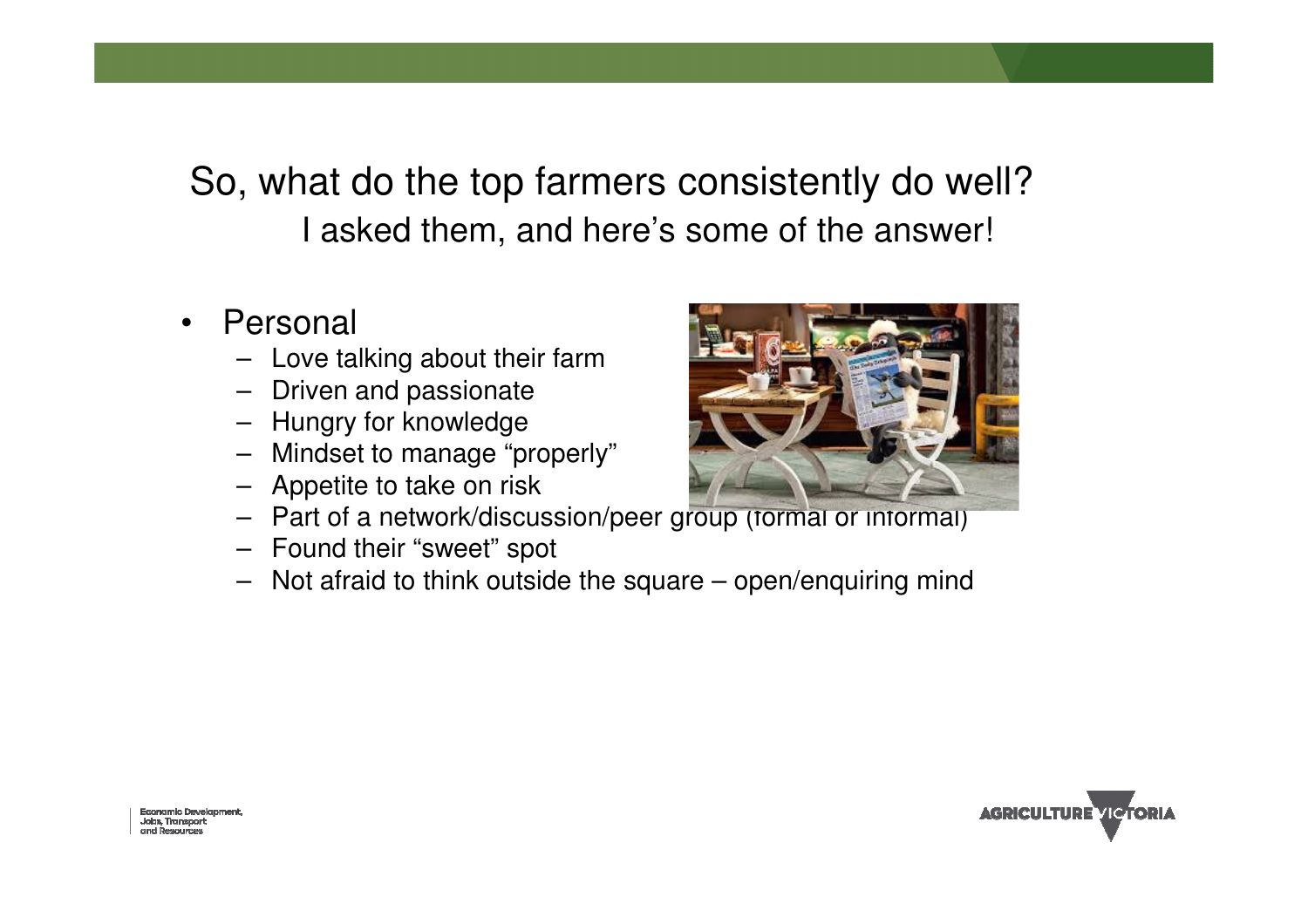- • Farm system
	- Push the system
	- Multiple enterprises, but not too many–
	- Intimate knowledge of farm
	- Seek advice when required
	- –Buy good genetics, but don't get too hung up on it
	- Measure things that matter
	- –Regular soil testing – use fertiliser judicially
	- –Rotationally graze – to a degree (gut feel now skill is learnt)



Economic Development, Jobs, Transport canel Reservators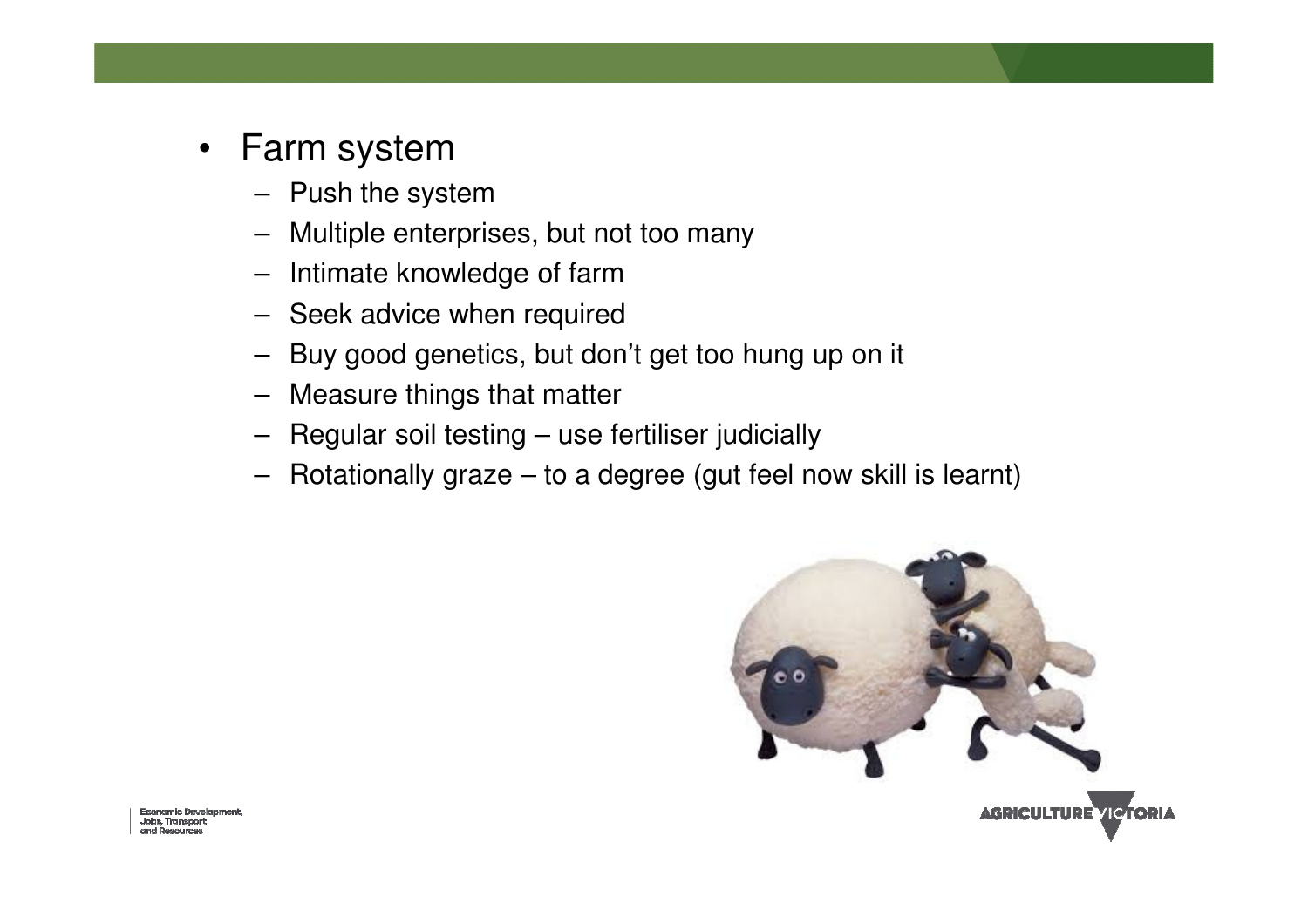- •**Business** 
	- Treat it like a business
	- Cash flow budget, some regularly update and compare budget to actuals
	- Business plan usually written down and reviewed
	- Capacity to get through difficult times
	- Sell direct if use an agent make them work for you
	- Use contractors/contract labour as required



Economic Development, Jobs, Transport